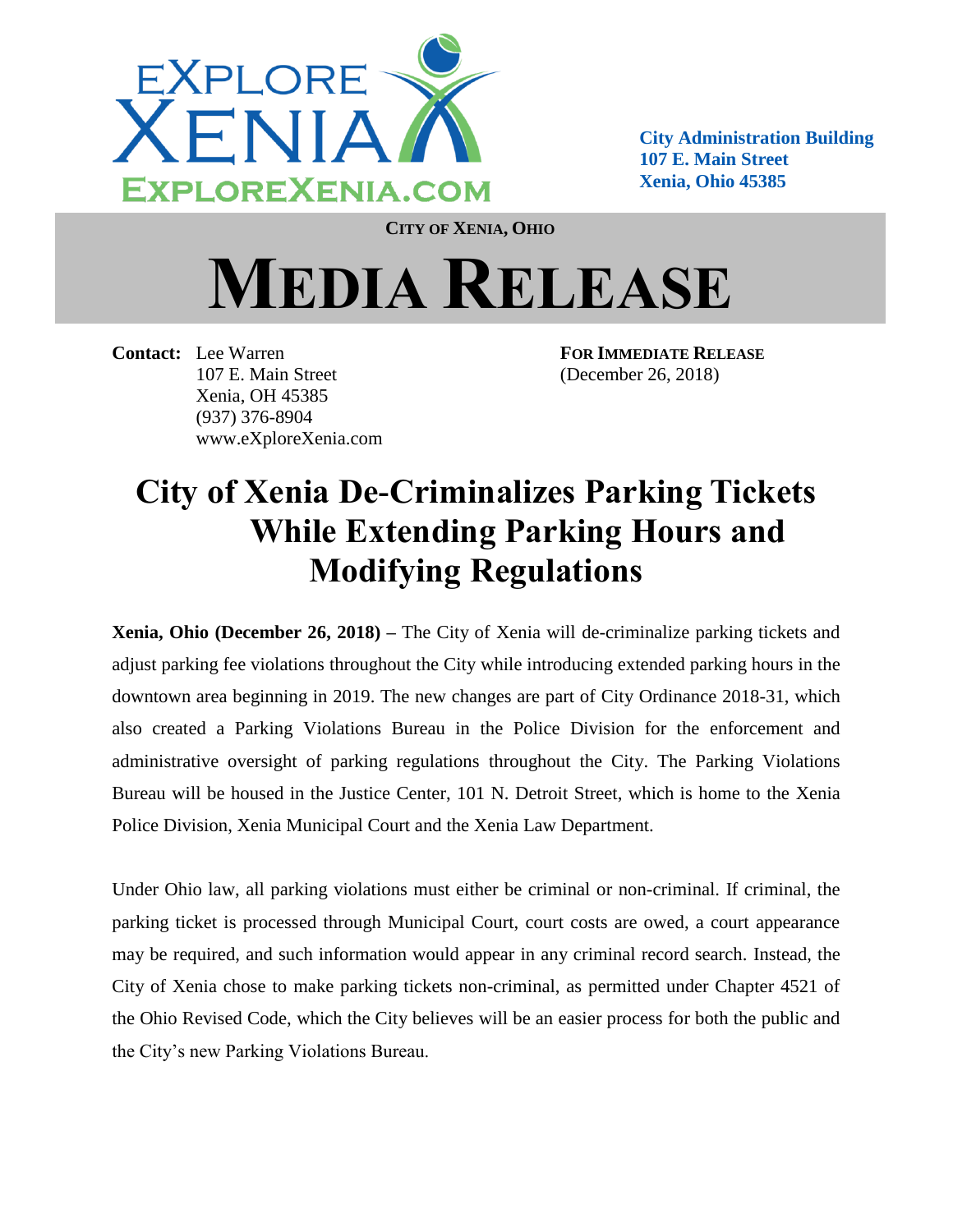While creating a new civil process for parking tickets will make it easier for the public to pay or contest a parking ticket, the new rules and regulations will simultaneously allow more free parking time downtown at City parking lots and available on-street parking spaces. Specifically, parking limit times will adjust from a maximum of two hours to a new time limit of three hours. This is expected to help small businesses who have presented concerns to the City that the present City parking times are insufficient.

According to City Manager Brent Merriman, "we found that citizens visiting our downtown enjoyed parking at many of our five municipal lots and three shared lots, as well as utilizing the available on-street parking, but actually thought that more time for free parking would be optimal. In order to take that under consideration, it was prudent for us to also look at our parking regulations comprehensively, therefore we reviewed and amended many rules, regulations, and fees associated with violations to afford more accountability overall."

Considering the change to a civil process for parking violations may be new to many, the City of Xenia is attempting to properly inform citizens of the new rules and regulations via traditional and non-traditional mediums. An aggressive "Frequently Asked Questions" campaign to inform citizens prior to the effective date of the new parking changes will kick-off in advance of the changes. Information will be posted on the City's website, eXploreXenia.com as well as via signage throughout the City and via the City's social media platforms.

The website and handout materials will highlight the comprehensive changes to the City's parking regulations. Most concerns will center on what citizens can do if they receive a parking ticket. The most common question anticipated is what to do in case of a ticket. Under the new City ordinance, a person has thirty (30) days to answer the charged parking violation in one of three ways:

- Admit the parking violation by paying the \$20.00 fine. Payments can be made in person, by mail, phone or online to the City's Utility Billing Department, 107 E. Main Street. If a person pays by check or credit card, the ticket number should be noted on the payment or a copy of the ticket should be sent with payment.
- Admit the parking violation, but ask for a waiver or a reduction of the fine. Any request for a waiver or reduction must be in writing and should include an explanation of the circumstances behind the request. The request should be sent to the Police Division's